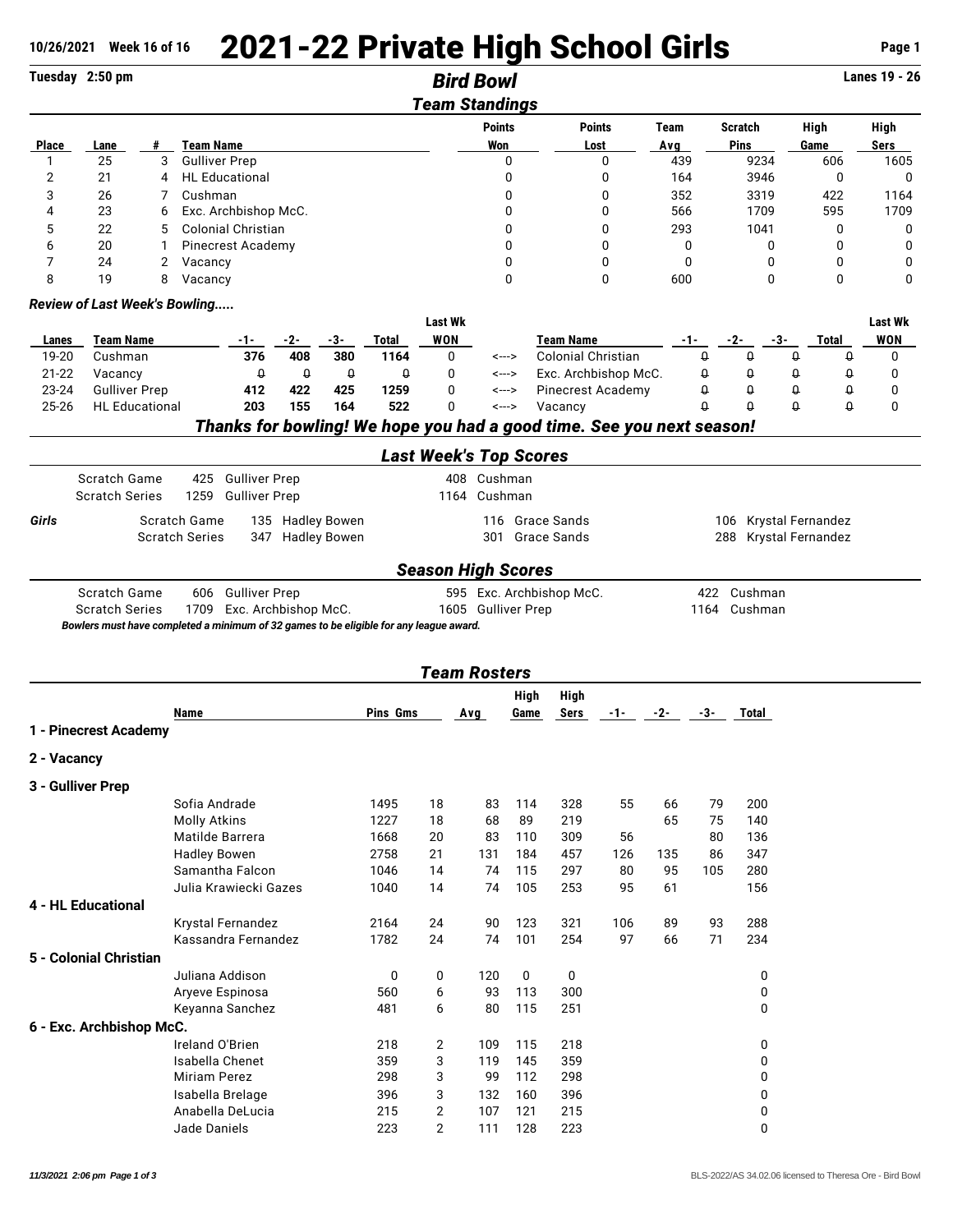| 10/26/2021                                                         | <b>Week 16 of 16</b> | 2021-22 Private High School Girls |   |     |              |              |     |     |       |       |  |  |
|--------------------------------------------------------------------|----------------------|-----------------------------------|---|-----|--------------|--------------|-----|-----|-------|-------|--|--|
|                                                                    | Name                 | Pins Gms                          |   | Avg | High<br>Game | High<br>Sers | -1- | -2- | $-3-$ | Total |  |  |
| 7 - Cushman                                                        |                      |                                   |   |     |              |              |     |     |       |       |  |  |
|                                                                    | Grace Sands          | 865                               | 9 | 96  | 116          | 302          | 86  | 116 | 99    | 301   |  |  |
|                                                                    | Gretta Rodriguez     | 512                               | 9 | 56  | 72           | 191          | 67  | 71  | 53    | 191   |  |  |
|                                                                    | Mary Herbert         | 173                               | 3 | 57  | 67           | 173          |     |     |       | 0     |  |  |
|                                                                    | Shyaa Mendez         | 657                               | 9 | 73  | 91           | 251          | 84  | 72  | 68    | 224   |  |  |
|                                                                    | Vera Bakovic         | 634                               | 9 | 70  | 83           | 247          | 63  | 60  | 60    | 183   |  |  |
|                                                                    | Daria Chesnick       | 478                               | 6 | 79  | 100          | 265          | 76  | 89  | 100   | 265   |  |  |
| 8 - Vacancy                                                        |                      |                                   |   |     |              |              |     |     |       |       |  |  |
|                                                                    | VACANT               | 0                                 | 0 | 120 | $\mathbf{0}$ | 0            |     |     |       | 0     |  |  |
|                                                                    | VACANT               | 0                                 | 0 | 120 | $\mathbf{0}$ | 0            |     |     |       | 0     |  |  |
|                                                                    | VACANT               | 0                                 | 0 | 120 | $\mathbf{0}$ | 0            |     |     |       | 0     |  |  |
|                                                                    | <b>VACANT</b>        | 0                                 | 0 | 120 | $\mathbf{0}$ | 0            |     |     |       | 0     |  |  |
|                                                                    | <b>VACANT</b>        | 0                                 | 0 | 120 | 0            | 0            |     |     |       | 0     |  |  |
| <b>Division 1: Enter Div Label</b><br><b>Temporary Substitutes</b> |                      |                                   |   |     |              |              |     |     |       |       |  |  |

## *BH* Boys Division 1: Enter Div Label

|                                       |     |             |   | <b>High</b>  | <b>High</b> |     |       |     |              |
|---------------------------------------|-----|-------------|---|--------------|-------------|-----|-------|-----|--------------|
| Name                                  | Avg | Pins Gms    |   | Game         | <b>Sers</b> | -1- | $-2-$ | -3- | <b>Total</b> |
| Joshua Alonso                         | 120 | 0           | 0 | 0            | 0           |     |       |     | $\mathbf 0$  |
| Lucas Armando                         | 120 | 0           | 0 | 0            | 0           |     |       |     | 0            |
| Jordan Bankston                       | 120 | 0           | 0 | 0            | $\mathbf 0$ |     |       |     | 0            |
| Dario Barrera                         | 120 | $\mathbf 0$ | 0 | $\mathbf 0$  | $\mathbf 0$ |     |       |     | $\mathbf 0$  |
| Benjamin Bermudez                     | 120 | 0           | 0 | 0            | 0           |     |       |     | $\mathbf 0$  |
| <b>Colin Boisvert</b>                 | 120 | 0           | 0 | $\mathbf 0$  | 0           |     |       |     | 0            |
| Diogo Branco da Cruz                  | 120 | 0           | 0 | $\mathbf 0$  | 0           |     |       |     | 0            |
| Ryan Brosnahan                        | 120 | 0           | 0 | $\mathbf{0}$ | $\mathbf 0$ |     |       |     | $\mathbf 0$  |
| Patrick Bucci                         | 120 | $\mathbf 0$ | 0 | $\mathbf 0$  | $\mathbf 0$ |     |       |     | $\pmb{0}$    |
| Lucas Caceres                         | 120 | 0           | 0 | $\mathbf 0$  | 0           |     |       |     | $\mathbf 0$  |
| Valentino Delzoppo                    | 120 | 0           | 0 | $\mathbf 0$  | $\mathbf 0$ |     |       |     | 0            |
| Ryan Dokson                           | 120 | 0           | 0 | $\mathbf 0$  | 0           |     |       |     | $\mathbf 0$  |
| Nicolas Fernandez                     | 120 | $\mathbf 0$ | 0 | 0            | 0           |     |       |     | 0            |
| Nicholas Fonseca                      | 120 | 0           | 0 | $\mathbf{0}$ | 0           |     |       |     | $\mathbf 0$  |
| <b>Edward Foodman</b>                 | 120 | 0           | 0 | $\mathbf 0$  | $\mathbf 0$ |     |       |     | 0            |
| Adair Garcia                          | 120 | 0           | 0 | $\mathbf{0}$ | 0           |     |       |     | $\mathbf 0$  |
| Connor Gebhart                        | 120 | 0           | 0 | $\mathbf 0$  | $\mathbf 0$ |     |       |     | 0            |
| Gavin Gettinger                       | 120 | 0           | 0 | $\mathbf 0$  | $\mathbf 0$ |     |       |     | $\pmb{0}$    |
| Aaron Gold                            | 120 | 0           | 0 | $\mathbf 0$  | 0           |     |       |     | $\pmb{0}$    |
| Reece Gunther                         | 120 | $\mathbf 0$ | 0 | $\mathbf 0$  | $\mathbf 0$ |     |       |     | $\mathbf 0$  |
| Tyler Keller                          | 120 | 0           | 0 | 0            | $\mathbf 0$ |     |       |     | $\pmb{0}$    |
| Matthew Li                            | 120 | $\Omega$    | 0 | $\mathbf{0}$ | 0           |     |       |     | 0            |
| Jason Marx                            | 120 | 0           | 0 | $\mathbf 0$  | 0           |     |       |     | 0            |
| Nathan Melendez                       | 120 | 0           | 0 | $\Omega$     | 0           |     |       |     | $\mathbf 0$  |
| Ryan Melendez                         | 120 | 0           | 0 | $\mathbf 0$  | 0           |     |       |     | 0            |
| Jorge Mesa                            | 120 | 0           | 0 | $\mathbf 0$  | 0           |     |       |     | $\pmb{0}$    |
| Aidan Metellus                        | 120 | 0           | 0 | $\mathbf 0$  | $\mathbf 0$ |     |       |     | $\pmb{0}$    |
| Gavin Meyer                           | 120 | $\mathbf 0$ | 0 | 0            | 0           |     |       |     | $\pmb{0}$    |
| <b>Hunter Moore</b>                   | 120 | 0           | 0 | 0            | 0           |     |       |     | $\pmb{0}$    |
| <b>Carlos Morales</b>                 | 120 | 0           | 0 | $\mathbf 0$  | 0           |     |       |     | $\pmb{0}$    |
| <b>Anthony Patricios</b>              | 120 | 0           | 0 | $\mathbf{0}$ | 0           |     |       |     | $\pmb{0}$    |
| Nicolas Perez                         | 120 | 0           | 0 | $\mathbf{0}$ | 0           |     |       |     | $\mathbf 0$  |
| <b>Connor Pipho</b>                   | 120 | 0           | 0 | 0            | 0           |     |       |     | $\pmb{0}$    |
| Ben Quintana Medina                   | 120 | 0           | 0 | $\mathbf 0$  | 0           |     |       |     | 0            |
| Jonah Schachter                       | 120 | 0           | 0 | $\mathbf 0$  | 0           |     |       |     | $\pmb{0}$    |
| Jackson Sipeilli                      | 120 | $\mathbf 0$ | 0 | 0            | 0           |     |       |     | $\mathbf 0$  |
| Nicolas Souto                         | 120 | 0           | 0 | 0            | $\mathbf 0$ |     |       |     | $\pmb{0}$    |
| <b>Ben Trentacoste</b>                | 120 | 0           | 0 | $\mathbf 0$  | $\mathbf 0$ |     |       |     | $\pmb{0}$    |
| <b>Eric Viener</b>                    | 120 | 0           | 0 | 0            | 0           |     |       |     | 0            |
| Pedro Zuloaga                         | 120 | $\Omega$    | 0 | $\Omega$     | 0           |     |       |     | $\Omega$     |
| "** Girls Division 1: Enter Div Label |     |             |   |              |             |     |       |     |              |